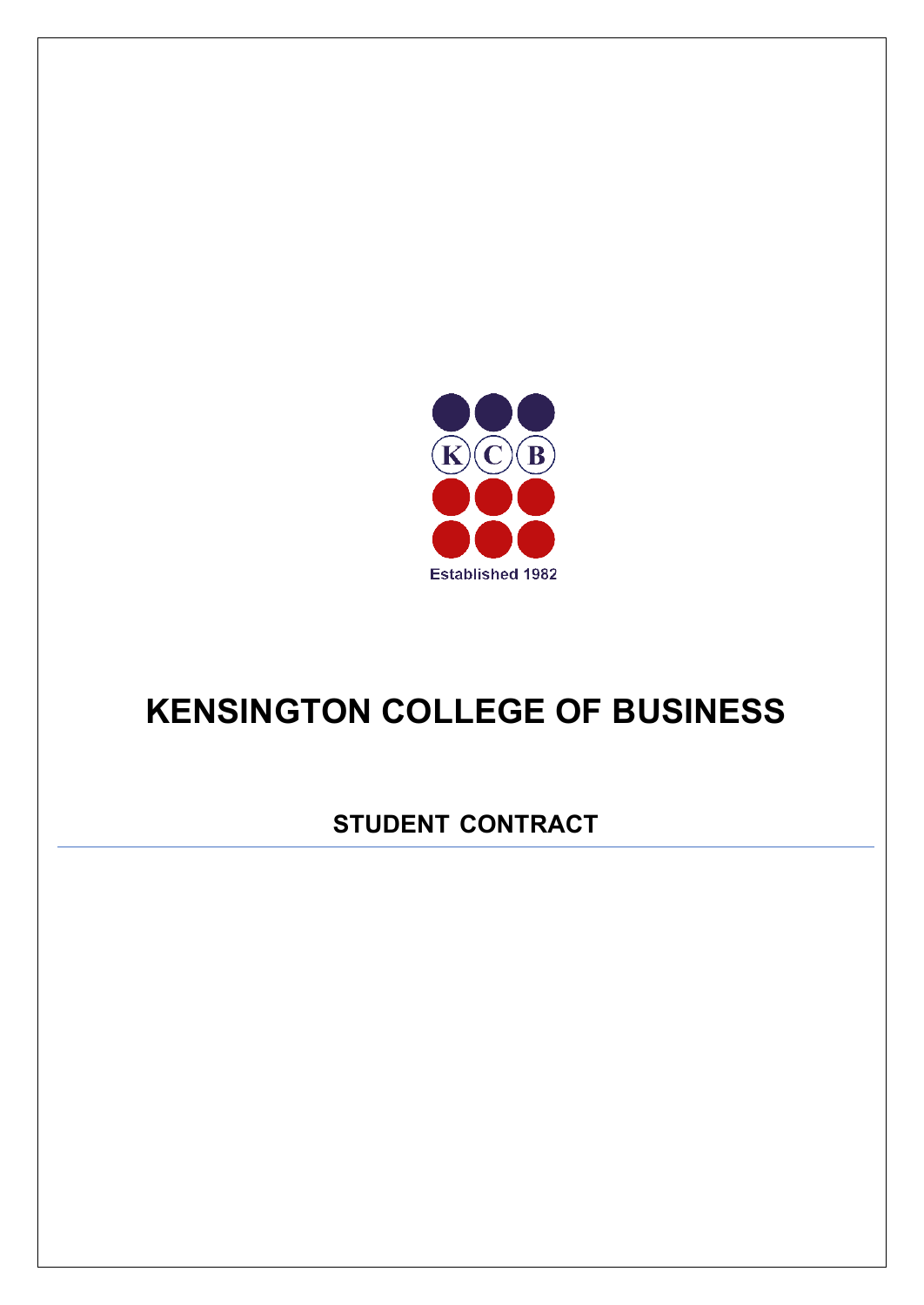# **Table of Contents**

| А. |  |  |
|----|--|--|
| В. |  |  |
| C. |  |  |
| D. |  |  |
| Е. |  |  |
| F. |  |  |
| G. |  |  |
| Η. |  |  |
| L. |  |  |
| J. |  |  |
| K. |  |  |
| L. |  |  |
| M. |  |  |
| N. |  |  |
| O. |  |  |
| Ρ. |  |  |
| Q. |  |  |
| R. |  |  |
| S. |  |  |
| Τ. |  |  |
|    |  |  |
|    |  |  |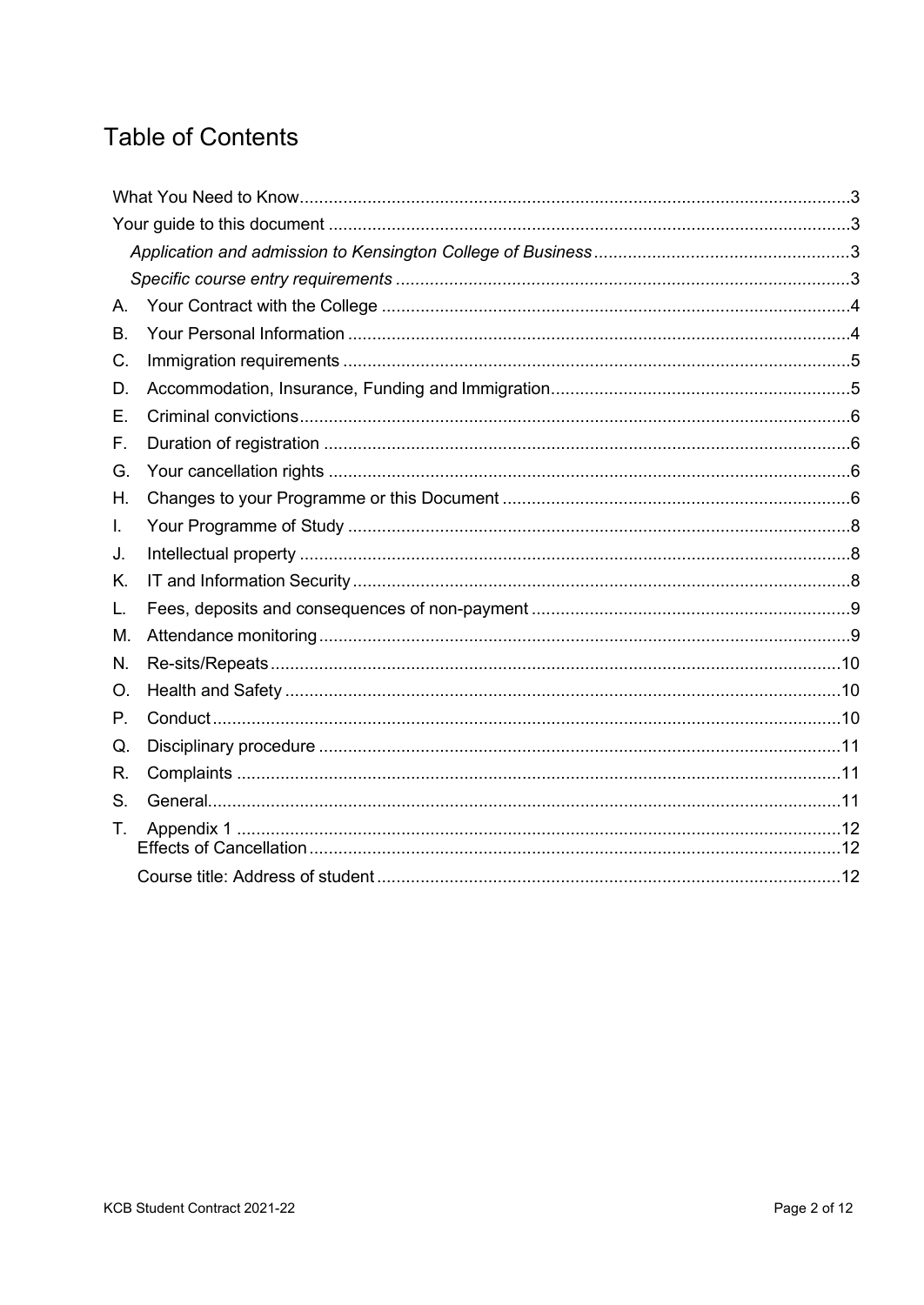#### <span id="page-2-0"></span>**What You Need to Know**

These are the terms and conditions of contract which will apply to you as a student of Kensington College of Business (which is a trading name of Kensington Education Foundation Limited, company number 03887930, whose registered office is at 28 Portland Place, London, W1B 1LY). They are the ones referred to in the application form you will have signed on applying to be student of Kensington College of Business.

Kensington College of Business (KCB or the College) believes it is important that all applicants understand the key terms, conditions and regulations that KCB will apply and rely upon in its future relationship with them. These can be found in a number of documents all of which you can access. We have tried to make this document user friendly but it's important that you read the following sections so that you understand the 'legal bits' of the Student Contract.

By accepting your offer of a place with us, a Student Contract ("the Contract") will be formed between you and Kensington College of Business. The Contract will detail all your rights and also the obligations you will be bound by during your time as a student and will also contain all of the obligations that KCB owes to you. The key terms and conditions of the Contract are set out in the documents listed below:

# <span id="page-2-1"></span>**Your guide to this document**

#### <span id="page-2-2"></span>*Application and admission to Kensington College of Business*

You must provide accurate and complete information in your application form. If you do not, KCB has the right to withdraw the offer made to you or if you have begun your course of study Kensington College of Business has the right to withdraw you from your course.

#### <span id="page-2-3"></span>*Specific course entry requirements*

The entry requirements for your chosen course are detailed in the course pages on the College website and in your offer letter. Please review these requirements to ensure that you are eligible for entry to your chosen subject. If you are found not to have all of the relevant entry requirements, Kensington College of Business has the right to withdraw its offer to you.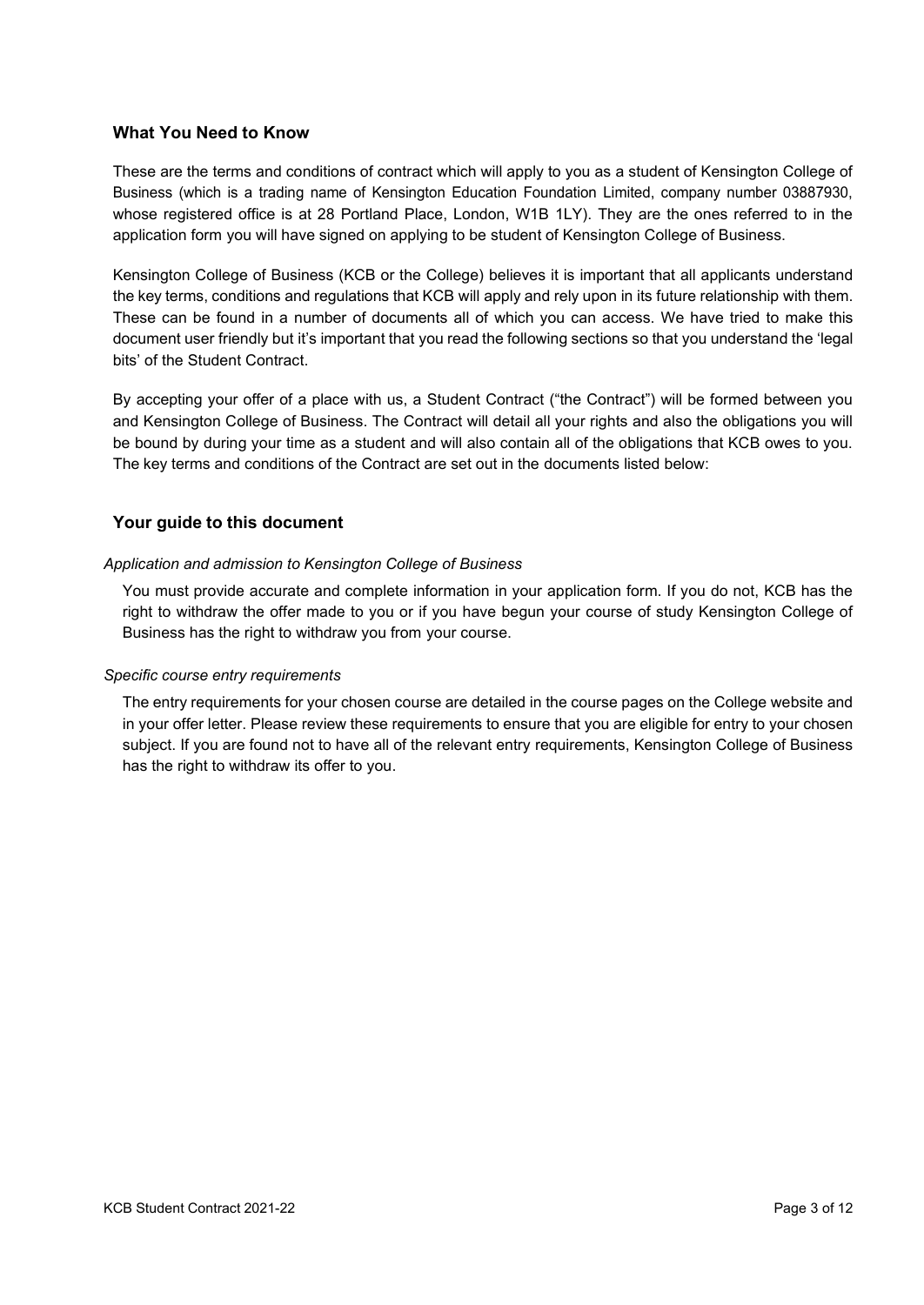# <span id="page-3-0"></span>**A. Your Contract with the College**

Before you accept your offer of a place at the College, you should check that the details in the offer letter are complete and accurate. If you have any queries, you should contact the College Admissions Office via email[admissions@kcb.ac.uk](mailto:admissions@kcb.ac.uk)

On acceptance of your offer of a place, your contract with the College takes effect. You agree to be bound by the terms of this document, the College's regulations, policies and procedures (including the student handbook), any additional agreement that is required as part of your programme and the other documents referred to in this document. Accordingly, you should read this and the other documents carefully. They can be found on the College's website and, unless otherwise agreed, the latest versions of these documents will apply. Please refer any queries to the College's Admissions Office.

For undergraduate or postgraduate students who receive their offer directly from the College, your contract takes effect when you accept the College's offer of admission in accordance with the terms of your application form and offer letter.

#### Offer through UCAS

Undergraduates who receive offers through UCAS; your contract takes effect either: -

- when you accept your offer as your "Firm Choice"; or
- if you accept your offer as your "Insurance Choice", when your "Insurance Choice" automatically becomes your "Firm Choice" (i.e. because you do not achieve the required grades for your original "Firm Choice").

# **B. Your Personal Information**

<span id="page-3-1"></span>You agree that, during and after your time at the Kensington College of Business, the College will hold and process your personal data (including sensitive personal data) in accordance with the Data Protection Act 2018, and the Privacy Policy on the College website.

Personal data held by the College will include information that you provide as part of the application and enrolment process, as well as necessary information which the College will process whilst you are a student. The personal data held by the College is to assist with (not exhaustive): -

- $\circ$  normal functioning of the College (including general administration and academic functions);
- o providing services and support;
- $\circ$  managing student finances, collecting tuition fees and recovering outstanding debts;
- o managing and operating the College Alumni
- o taking disciplinary action, where appropriate;
- o the prevention of crime and disorder;
- o analysing student records to monitor quality and performance.

The College may disclose personal data held about you to other parties, including, but not limited to the following organisations: -

- o College Partner awarding Bodies;
- o council tax offices;
- $\circ$  Student Loans Company, the Local Education Authority and any relevant sponsoring body;
- o UK Visas and Higher Education Statistics Agency and professional and regulatory bodies;
- o law enforcement agencies and emergency services;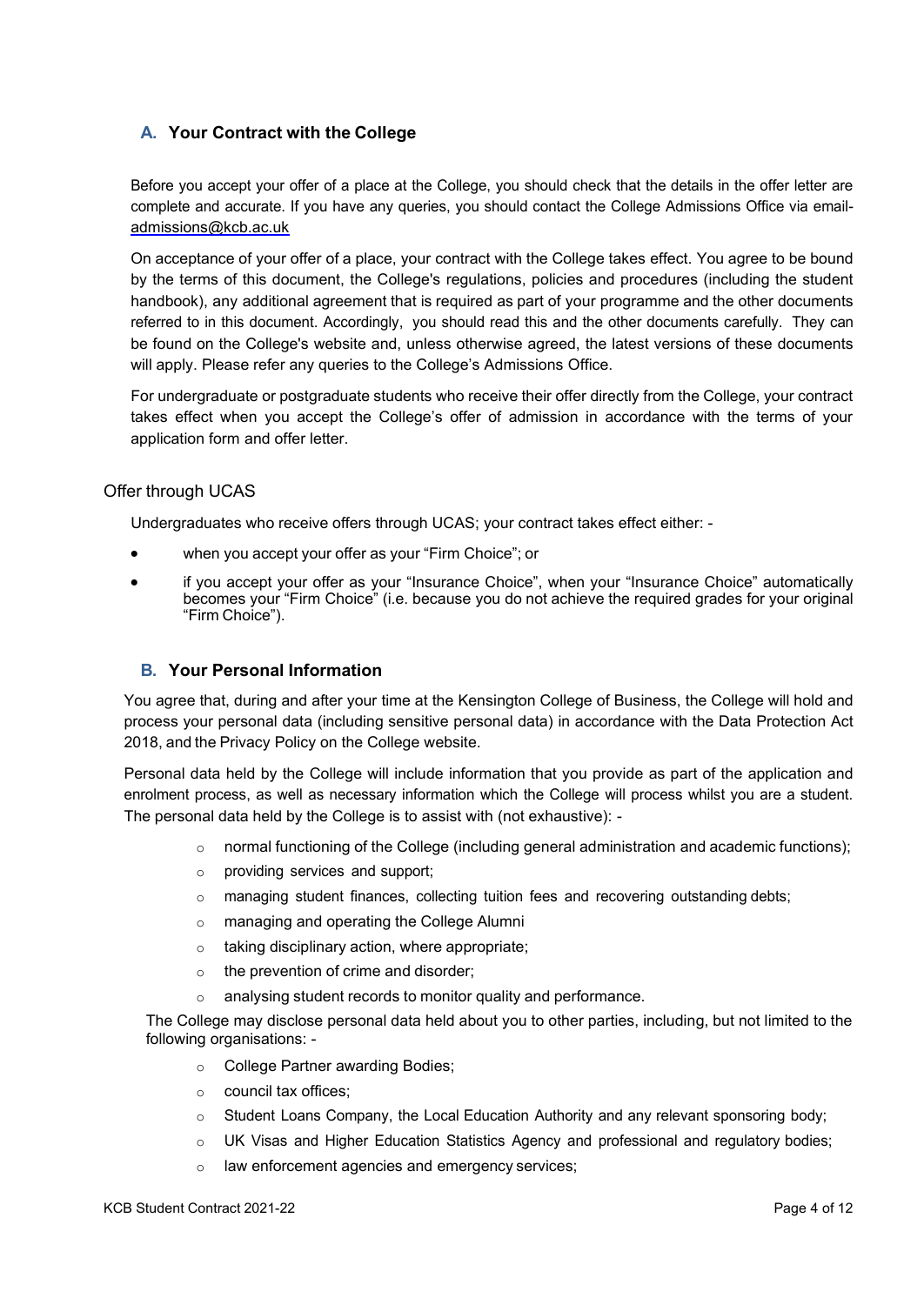- $\circ$  debt collection agents, third party service providers and external research and survey organisations;
- $\circ$  prospective employers (for reference purposes), partner colleges and other educational institutions.

The list above is not exhaustive and the College may also disclose personal data held about you to other parties where it has a lawful basis to do so. You can find out further information (including the circumstances in which your personal information is likely to be shared with other organisations) in the Privacy Policy on the College website. This may be updated from time to time to reflect legal or regulatory changes, or the College's general academic and administrative requirements. The latest version of the notice will apply to your contract with the College from the time when that section is published or updated.

The College may sometimes record lectures and other educational events and activities in which you may be involved. Any such recording will be made in accordance with the College's recording policies.

The College may record or photograph you and other students for promotional and other purposes. Wherever possible, the College will notify you of this and provide an opportunity for you to give consent or request to be excluded from such activity.

The College may check the accuracy of information held and processed with external sources or databases.

# <span id="page-4-0"></span>**C. Immigration requirements**

Kensington College of Business is under a legal obligation to ensure that all students comply with relevant visa or immigration requirements. The College may report any non-compliance to the Home Office, UK Visas and Immigration. Where necessary the College may request information and documents from you to ensure that you are complying with visa or immigration requirements. Students must comply with such requests within a reasonable time (or timeframes stipulated by the College). Where students do not meet any visa or immigration requirements, or if they fail to provide the necessary information or documents within a reasonable time, the College may decide to terminate your contract (this may be immediately) and withdraw you from your programme.

Students who are Tier 4 international students, must familiarise themselves and comply with their specific attendance monitoring requirements, as well as any other requirements specified in their visa. Noncompliance with the College's attendance monitoring and other requirements and conditions for Tier 4 international students, or with the United Kingdom's immigration rules may result in the College withdrawing you from your programme and reporting you to the Home Office, UK Visas and Immigration.

#### <span id="page-4-1"></span>**D. Accommodation, Insurance, Funding and Immigration**

During your time at the College students are responsible for:

- Arranging their own accommodation;
- having adequate insurance for their personal belongings (the College recommends obtaining insurance against risks such as theft and damage) and, where appropriate, medical insurance;
- arranging enough funding for all tuition, living and other fees and expenses arising from your studies. The College is not responsible for the decisions, actions or omissions of any independent funding providers (e.g. Student Finance England); and
- satisfy any applicable visa or immigration requirements that apply, this includes language competence requirements.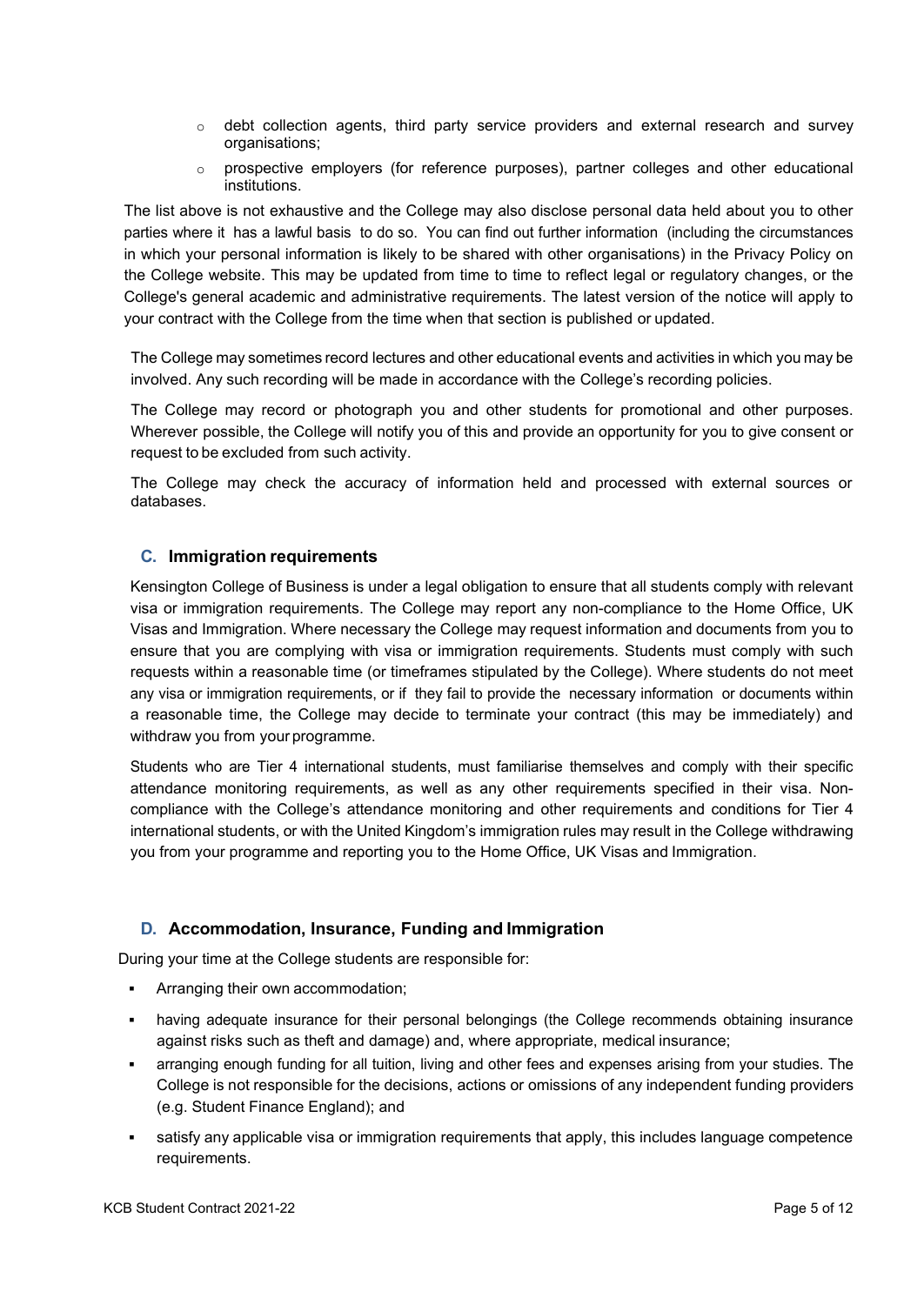# **E. Criminal convictions**

<span id="page-5-0"></span>Apart from its other rights to terminate under the terms of this contract, the College may terminate its contract with you with immediately in writing, if you are convicted of a criminal offence.

Your offer of a place may be conditional on you obtaining a Disclosure and Barring Service (DBS) check. If the check is unsatisfactory or it is found that any convictions or other information supplied is incompatible with the requirements of the course, KCB will notify you and exercise its right to withdraw its offer to you. Any change of circumstance should be brought to the attention of the admissions Office or, if you are already studying with us, the Student Administrator.

# **F. Duration of registration**

<span id="page-5-1"></span>As a full-time undergraduate student, you must complete your programme within the time limit as stipulated by the awarding body. This period includes periods of suspension, interruption of studies and withdrawal from Kensington College of Business.

# **G. Your cancellation rights**

<span id="page-5-2"></span>Once you have accepted your offer of a place at KCB you have 14 days in which to cancel your acceptance ("the Cancellation Period") and you can do so for any reason. To exercise the right to cancel, you must inform KCB of your decision to cancel this contract by a clear statement (e.g. a letter sent by post, fax or e-mail). You may use the model cancellation form *(Appendix 1)* at the end of this document, but this is not obligatory. KCB will accept notice of cancellation sent by email to [admissions@kcb.ac.uk](mailto:admissions@kcb.ac.uk)

If you cancel your acceptance within the Cancellation Period, any fees paid by you to KCB will be refunded in full. If you start your course within the Cancellation Period, which may happen if you have accepted a place through the clearing process, KCB has the right to charge you a reasonable sum for the course provided.

If you cancel your acceptance after the Cancellation Period, KCB will not refund payments received from you. Depending on when you cancel the Contract, you may be obliged to pay a proportion of your tuition fees as follows:

-before the first day of term 1 Nil -on or after 14 days of term 1 25% of the full annual fee -after 3 months from the first day of term 1 50% of the full annual fee -after 5 months from the first day of term 1 100% of the full annual fee

Students who can provide evidence of refusal of funding from the SLC will not be personally liable for payment of tuition fees for their period of study up until the refusal notice was received.

# **H. Changes to your Programme or this Document**

<span id="page-5-3"></span>The College, in collaboration with its partner institutions, is continuously developing, refining and improving its services and programmes, and introducing new options, programmes or courses, for the benefit of students. This may be due to analysis of student feedback, annual programme reviews, and annual module review, to accommodate changes or developments in learning theory or practice or teaching practices or facilities, or to keep programmes, practices and areas of study up to date. This may lead to changes in the terms, content or delivery of the College programmes from those set out in the prospectus or website.

KCB Student Contract 2021-22 **Page 6 of 12** Page 6 of 12 If the College decides to make a significant change to a student's programme of study, you will be consulted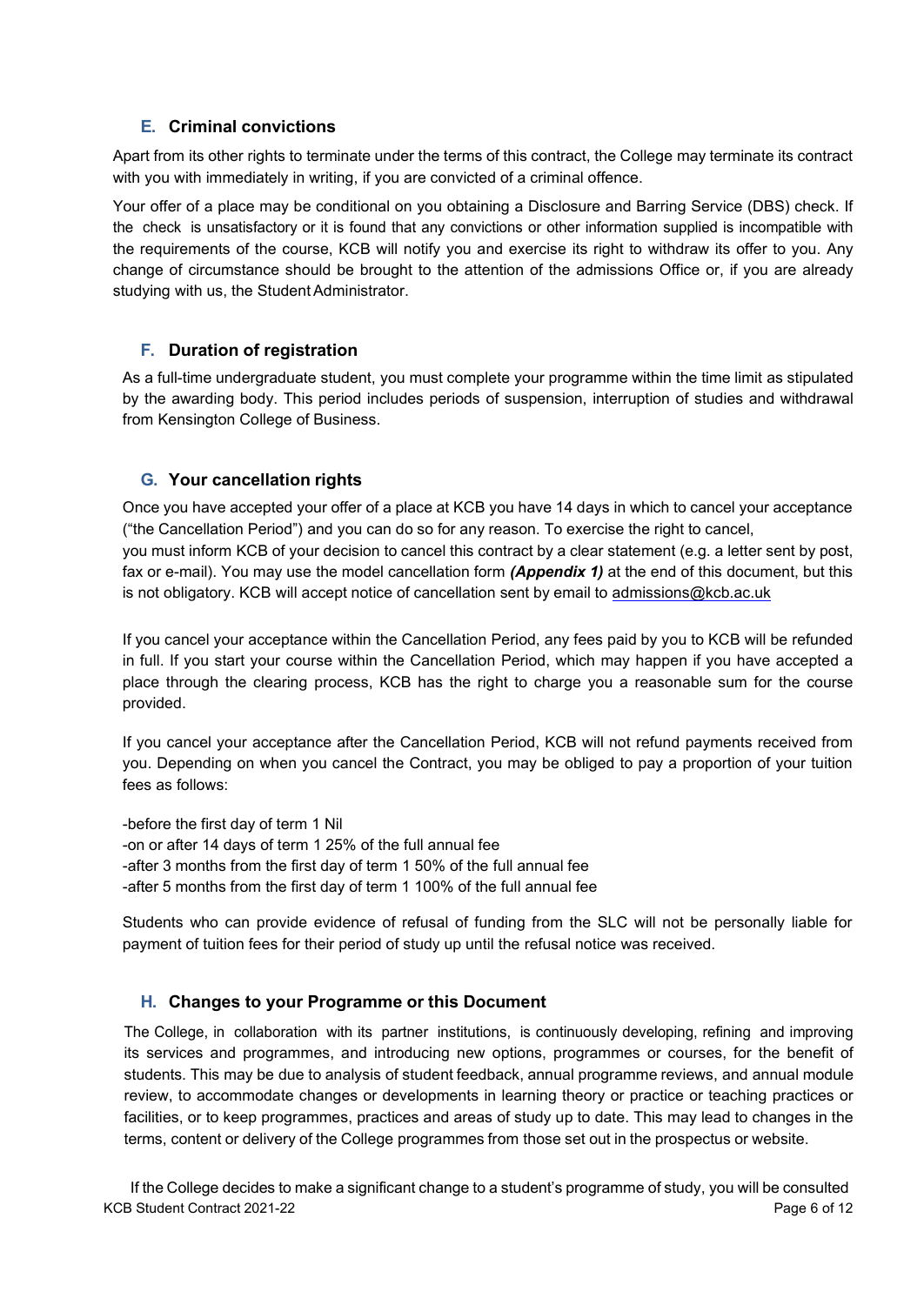in advance on the change, except where the change is required for regulatory or legal reasons, or on account of events beyond the College's control, in which case the College will notify you of this as soon as possible in order to minimise any adverse impact on you.

KCB will make all reasonable efforts to deliver courses and research opportunities leading to its awards as described in materials published by KCB.

KCB reserves the right to vary arrangements in exceptional circumstances which are beyond the KCB's reasonable control. Examples of such circumstances may include:

- **(a)** where the numbers recruited to a course and/or module are so low that it is not possible to deliver an appropriate quality of education to students enrolled on it
- **(b)** the unexpected absence or departure of a key member of staff
- **(c)** acts of God, flood, earthquake, windstorm or other natural disaster, including epidemics of infectious disease
- **(d)** fire, explosion or accidental damage
- **(e)** collapse of building structures, failure of machinery, computers or vehicles
- **(f)** labour disputes, including strikes and industrial and other action
- **(g)** interruption or failure of a utility service, including but not limited to electric power, gas or water
- **(h)** the acts, decrees, legislation, or restriction of any government

Where such events occur KCB will seek to minimise the impact on the student learning experience by, for

#### example:

- **(a)** delivering a modified version of the same course
- **(b)** making available to affected students such learning or other support and other services and facilities as it considers appropriate
- **(c)** offering affected students, the opportunity to transfer to another course or to withdraw and be given reasonable support to move to another College

Kensington College of Business will provide continued assurances of the standard and quality of the award. Students will be informed of any changes to learning support, services and facilities by KCB as soon as is practicable.

In addition to the circumstances described above, Kensington College of Business will be entitled to make reasonable changes to its courses where that will enable Kensington College of Business to deliver an equivalent or better quality of educational experience to students enrolled on the course. Examples of such circumstances may include changes to:

- **(a)** the content and syllabus of the course where developments in the subject area make that necessary
- **(b)** the location of the course
- **(c)** the method of delivery of the course

In making any such changes, Kensington College of Business will aim to keep the changes to the minimum necessary to achieve the required quality of experience and will notify and consult with affected students in advance about any changes that are required. If Kensington College of Business changes a course, students who are not satisfied with the changes will be offered the opportunity to transfer to another course or, if required, to withdraw and be given reasonable support to move to another institution.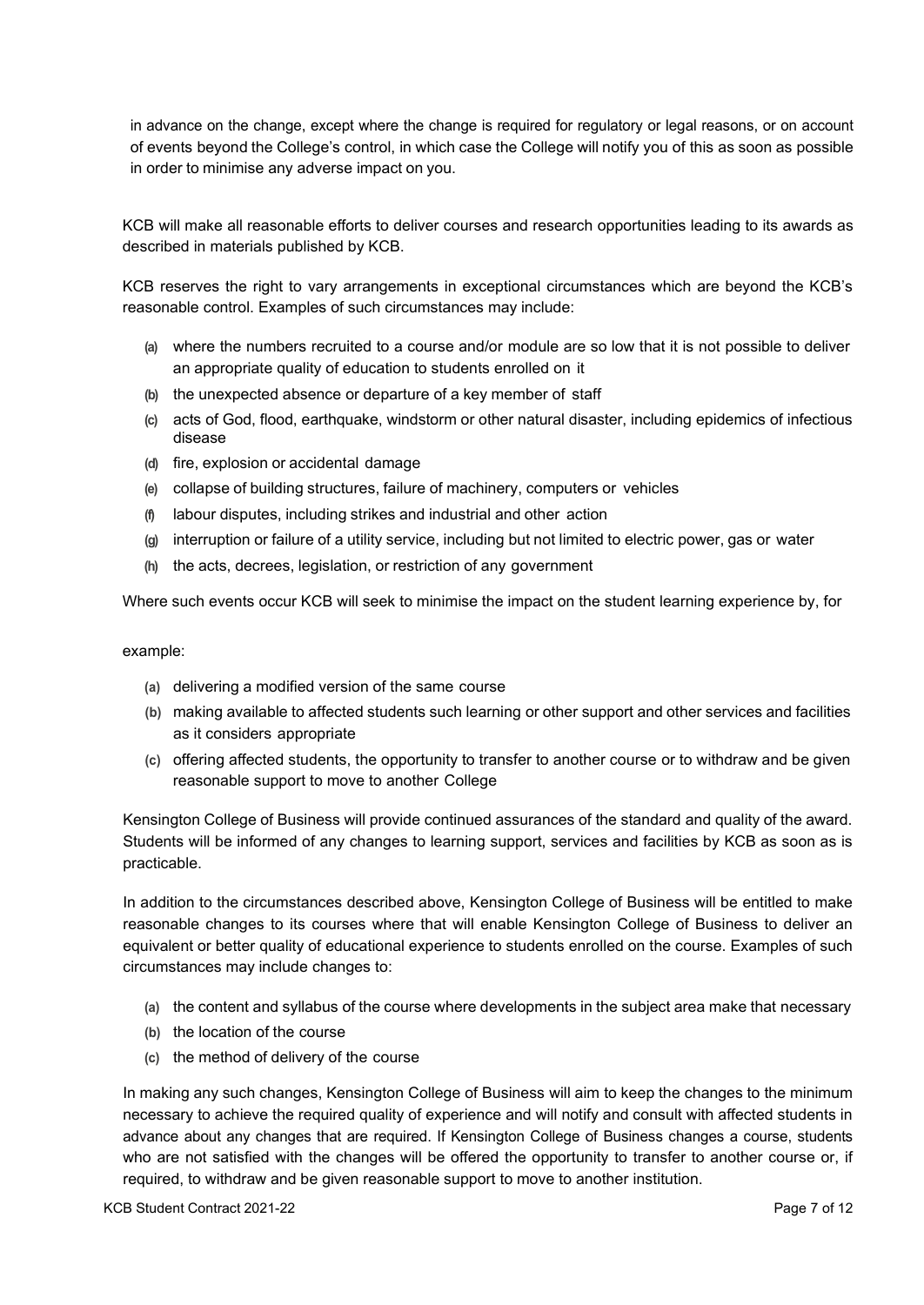The College's student protection plan and refund and compensation policy is available <http://www.kcb.ac.uk/legal/> and sets out the above rights in more detail. In the event of any conflict between the College's student protection plan and refund and compensation policy then the student protection plan and refunds and compensation policy take priority.

In addition, you are entitled if on a programme leading to an award of one of our partners (e.g. University ofChester or Pearson) to the benefit of their student protection plan and refund and compensation policy in the event that the College is unable to provide redress under this contract or its student protection plan and refund and compensation policy. You cannot obtain redress more than once and in the event of any conflict between the College's refund and compensation policy and/or student protection plan and those of our partner awarding bodies then the College's plan or policy shall take priority.

# <span id="page-7-0"></span>**I. Your Programme of Study**

A detailed guide to the content of each course is provided in the Programme Handbook. Any changes to the course content will be reflected in this document and you are strongly recommended to review the Programme Specification at the point of application and **before** you enrol onto your chosen course.

#### **Placements**

If your course or programme requires you to undertake a placement, you will be responsible to fulfil the overall placement criteria as required by the awarding body. The College will not be responsible for acts or omissions of a third-party placement provider.

# **J. Intellectual property**

<span id="page-7-1"></span>If you develop intellectual property, including an invention, device, discovery, materials, product, process, computer software or any other potentially valuable result or innovation, with material input from KCB's academic staff, KCB resources, or as part of a collective project, programme or research activity, you will be required to assign all rights in such intellectual property to KCB. KCB will not make any claim to any other intellectual property developed by you.

# <span id="page-7-2"></span>**K. IT and Information Security**

You must comply with all policies, rules and regulations in relation to the use of IT during your studies. These include the IT Services' "Acceptable Computer Use Policy" and "Information Policy" which are available on the College Student website.

Use of all IT equipment and its connection to the College IT network must comply with the "appropriate use of services" element of the Policy. The Policy prohibits the use of computing devices and the College network for illegal activity, the creation or transmission of offensive or obscene material, and the creation or transmission of any material which infringes the IP rights of another person. Kensington College of Business may monitor the use (including any personal use) of its network and systems (including telephone, e-mail, voicemail, internet, other communications, and computer systems) and review or restrict information transmitted using them as reasonably necessary to ensure the appropriate use of its services and to comply with its legal obligations.

KCB Student Contract 2021-22 **Page 8 of 12** Page 8 of 12 By connecting to the College's IT network, students accept all associated risks. This includes connection to the network with any of your own devices. The College will not be liable for any damage that is caused by your use of IT equipment and/or connection to the College network, except in the case of any foreseeable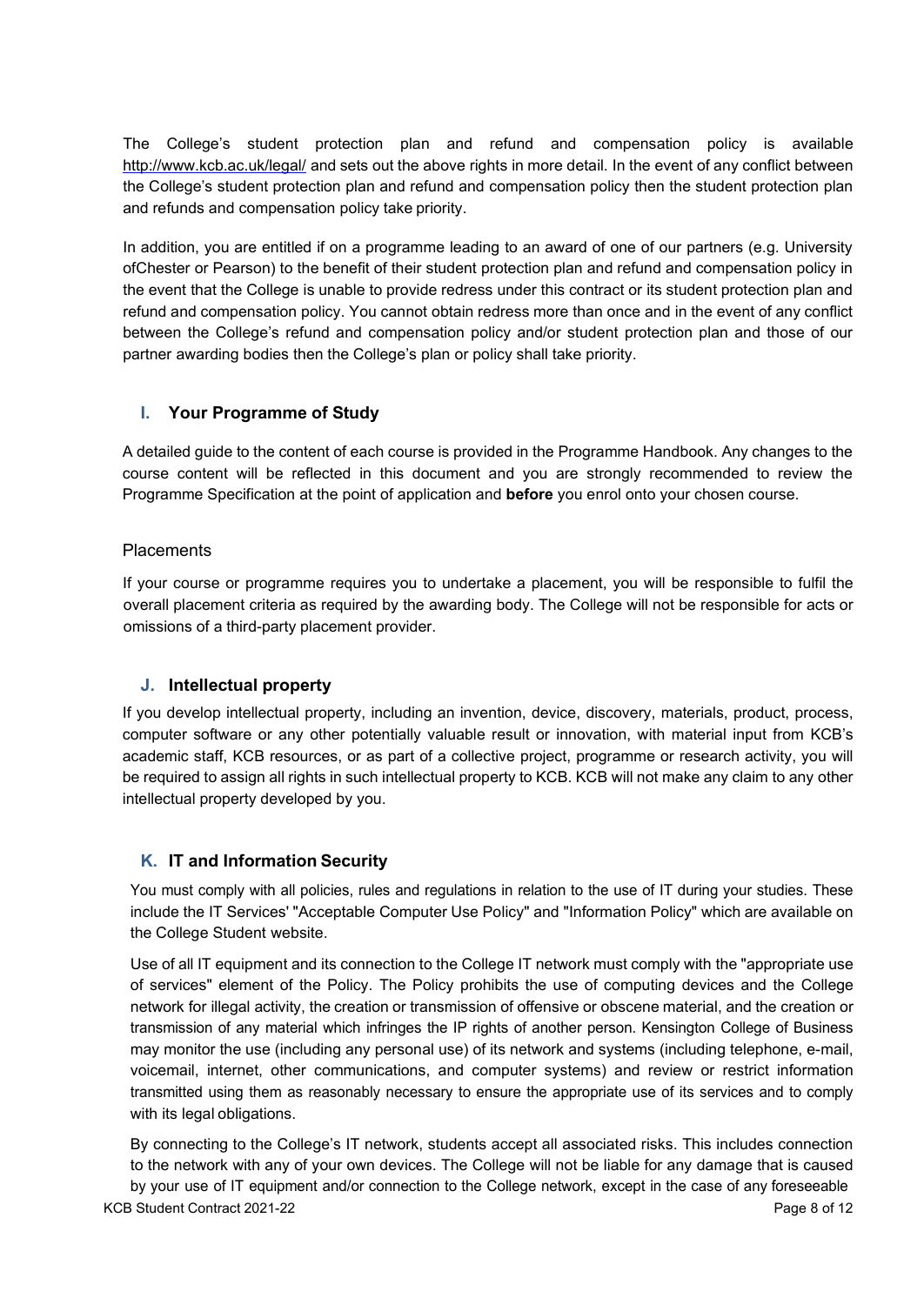damage resulting directly from negligence by the College or failure to comply with this contract.

#### **L. Fees, deposits and consequences of non-payment**

<span id="page-8-0"></span>The tuition fees stated on the course webpage, prospectus and your offer letter will apply for the duration of your course, subject only to changes to the law or government requirement.

It is your responsibility to pay any deposit and your fees on time and in the full amount as stipulated in your offer letter. Kensington College of Business has the right to withdraw its offer of a place to study if you fail to pay any deposit owed before you commence your studies.

International students should also note that Kensington College of Business reserves the right to keep any deposits paid in the instance where the Home Office subsequently refuses a study visa due to an application being rejected due to fraud.

Kensington College of Business further has the right to impose penalties including disciplinary action, potentially leading to withdrawal of study, if you fail to pay your fees once you are a student at KCB. Where there is an outstanding tuition fee debt, KCB reserves its right to withhold evidence of your award and/or to take legal action against you.

If you fail to pay any other (non-tuition fee) sums you owe to Kensington College of Business, we may reserve the right to take action to recover those sums. This may include in certain circumstances removing the services available to you such as use of the library or sports facilities, and in certain circumstances taking legal action to recover debts owed.

Your fees do not include charges for examination/assessment re-sits, repeat modules, extensions to the designated period of study, optional field trips, and any other miscellaneous expenses that may be incurred during your period of study.

#### Funded Students

Where your fees are to be paid by the Student Loans Company, employer or other body directly to the College (a "**Funded Student**"), written evidence of this funding must be produced. Until a Funded Student produces this evidence in a form acceptable to the College, he or she will be treated as "pre-enrolled". "Preenrolled" means a status which allows the Funded Student at the College's discretion to attend his or her course, pending receipt of funding, but is not enrolled as student of the College. If a Funded Student does not produce written evidence of funding within 45 days of the day of this application, the Funded Student's "pre-enrolment" will automatically terminate and the Funded Student will have no further right to attend his or her course and have no further rights against the College. The College will inform you if your pre-enrolment ends.

Students who provide evidence of refusal of funding from the SLC will not be personally liable for payment of tuition fees for their period of study up until the refusal notice was received.

#### **M. Attendance monitoring**

<span id="page-8-1"></span>KCB believes that students achieve their full potential if they commit to attending lectures, tutorials, examinations and other activities which form part of their course. KCB reserves the right to impose disciplinary measures on any student found to have poor attendance.

International students must ensure they meet the requirements of their visa with weekly attendance monitors.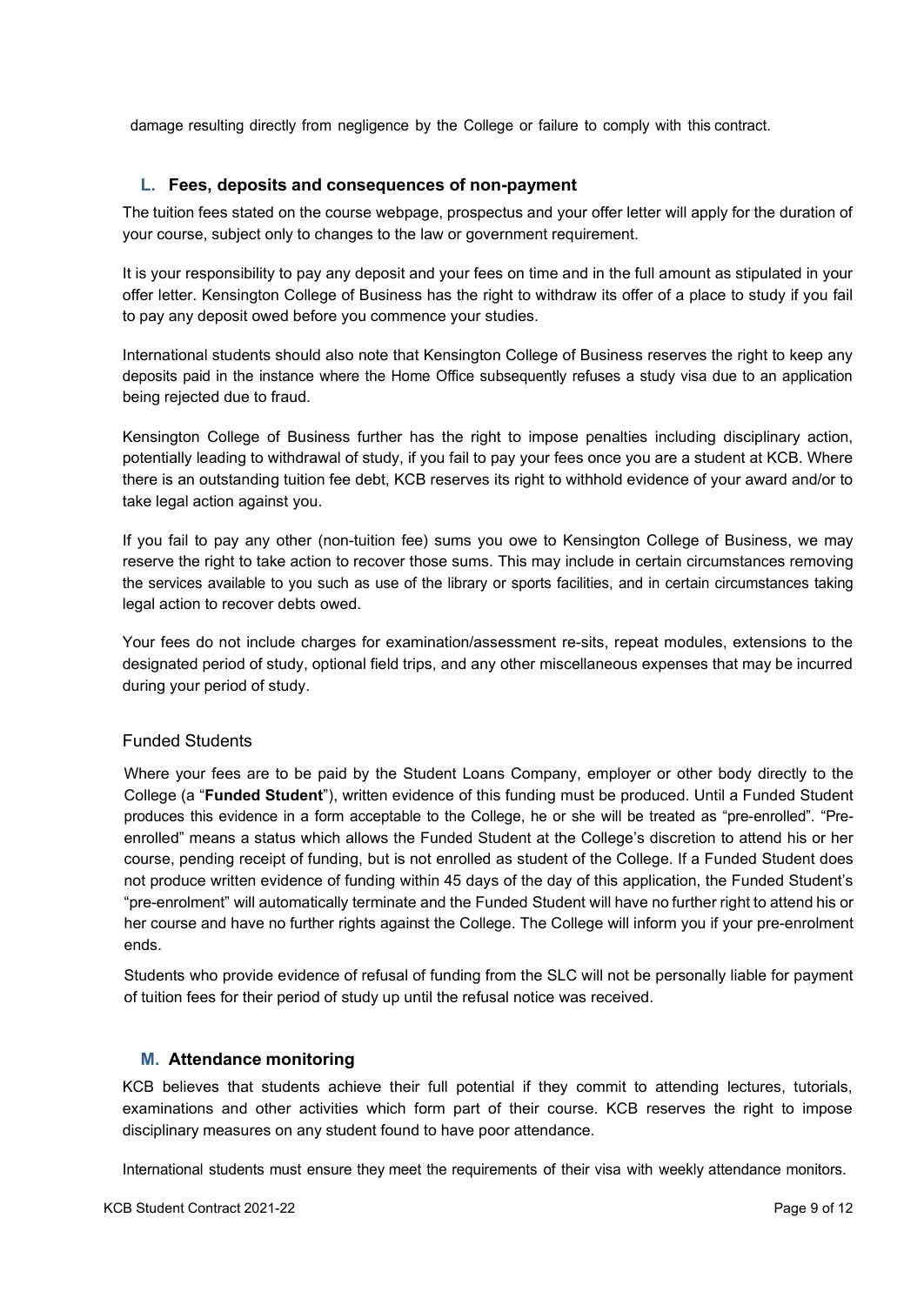Failure to do so could lead to KCB withdrawing its sponsorship of the student.

#### **N. Re-sits/Repeats**

<span id="page-9-0"></span>If you fail a Pearson course module you will have one automatic opportunity to resubmit an assessment. Students on degree programmes are allowed a further two attempts at the discretion of the relevant Assessment Board and will require you to re-sit any elements that you may nothave passed.

There is a fee for re-sits and repeat modules.

Students on the HNC/HND programme who for the first assessment opportunity and resubmission opportunity, failed to achieve a pass for that unit specification, at the discretion of the relevant Assessment Board, a decision can be made to permit a repeat of a unit. The student must study the module again with full attendance and payment of the repeat fee. The overall module grade for a successfully completed repeat unit is capped at a pass for that module.

Module units can only be repeated once.

#### Extenuating circumstances

You must inform KCB in advance of any extenuating circumstances with supporting documentary evidence that prevent you from attending an examination/ submit an assessment. KCB reserves the right not to take into consideration any extenuating circumstances you inform the College about after the event that prevent you from sitting an examination/ submitting coursework.

#### <span id="page-9-1"></span>**O. Health and Safety**

The College will act in accordance with all health and safety legislation and regulations to provide a safe studying and working environment for students during their studies.

The College will monitor health and safety to ensure continuous improvements, to reduce the risk of accidents, and prevent injury and ill-health.

The College will provide information, instruction, training and supervision as is reasonably necessary to ensure the health and safety of its staff and students.

Students must familiarise themselves with all of College procedures and regulations relating to health and safety, including the College's health and safety policy found on the College website and any specific rules that apply to your programme or the College premises. Failure to comply with the College's health and safety procedures and regulations, may lead to disciplinary action against you.

Students must inform the College if they have any mobility issues or if there is any other reason which would affect your ability to follow any health and safety procedures or regulations. Where possible the College will make any reasonable adjustments and provide you with additional support to ensure your safety and wellbeing.

If you have any queries in relation to your health, safety or wellbeing, you should contact student welfare at [studentwelfare@kcb.ac.uk](mailto:studentwelfare@kcb.ac.uk)

# <span id="page-9-2"></span>**P. Conduct**

KCB expects that its students should conduct themselves in an appropriate manner both in relation to academic and non-academic environments. KCB will take disciplinary measures against any student found to have plagiarised or used ghost writing services in the delivery of their academic work. Disciplinary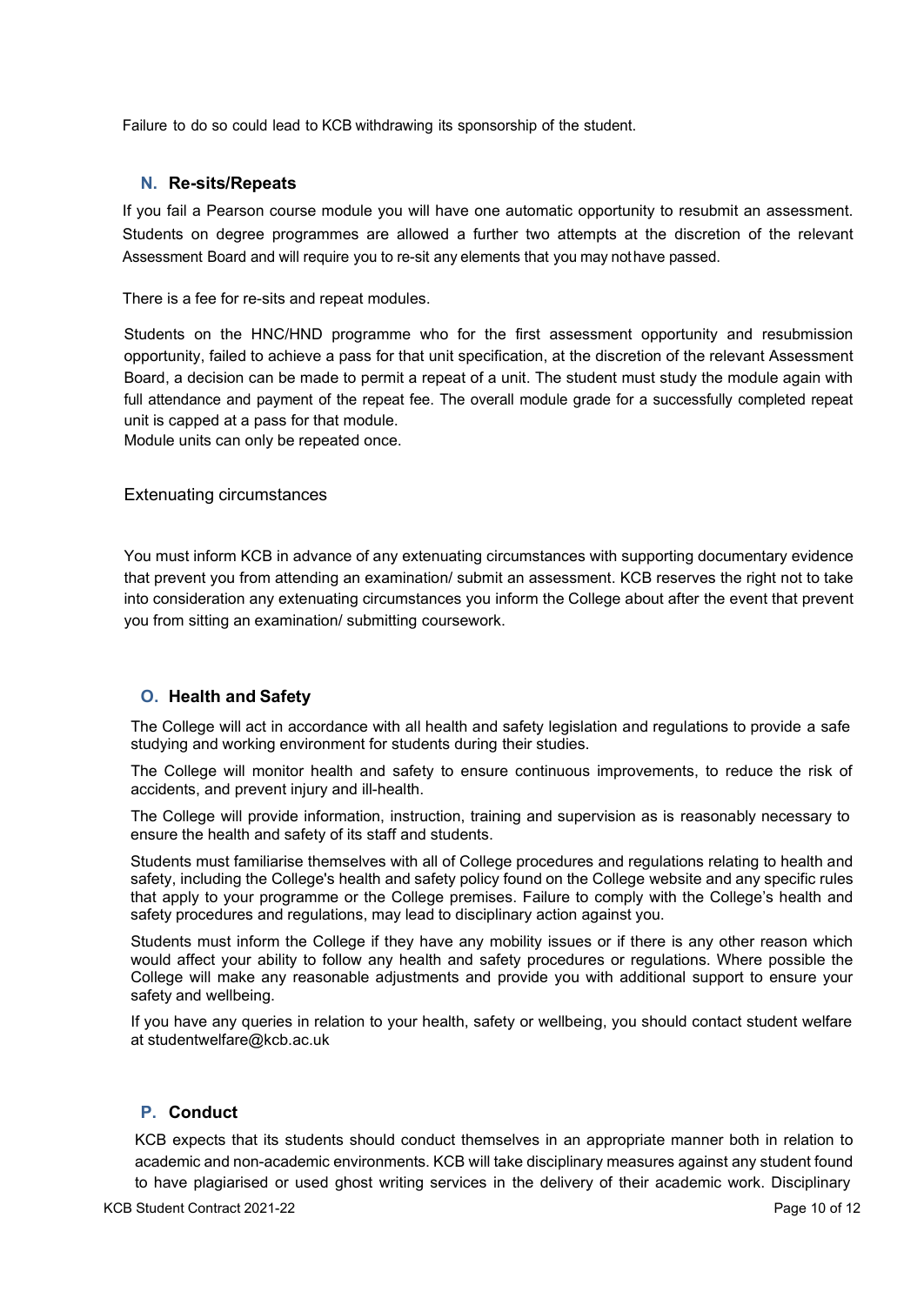measures could include suspension or withdrawal from studies. It is the student's responsibility to familiarised themselves with KCB's Examination and Assessments policies on the Student Web portal.

Students are also expected to respect KCB's commitment to diversity and equality. If it is brought to the attention of KCB that a student has behaved in an inappropriate manner to a fellow student or staff member, KCB will take disciplinary action which could lead to suspension or withdrawal. Students are expected to have familiarised themselves with KCB's Equality and Diversity Policy and student Welfare Policy.

Students found to have brought KCB's name into disrepute with the local community, such as anti-social behaviour, will also be subject to disciplinary procedures.

# **Q. Disciplinary procedure**

<span id="page-10-0"></span>KCB's disciplinary procedure is detailed under Complaints Procedure. A decision by KCB to withdraw you from study will be taken in accordance with these procedures and subject to any right of appeal or review. If KCB has good reason to expel you and does so in accordance with the relevant procedures, KCB will not be liable to compensate you for any loss or damage you may suffer as a result.

# **R. Complaints**

<span id="page-10-1"></span>KCB has a comprehensive complaints procedure which includes both informal and formal options which students can use to resolve complaints. Full details of the complaints policy can be found in procedures on the KCB Student Portal along with information about the Office of the Independent Adjudicator (OIA) where students can make further representation if they are dissatisfied with a decision relating to a complaint they have raised with KCB. For more information about the OIA, please visit [www.oiahe.org.uk.](http://www.oiahe.org.uk/)

# **S. General**

<span id="page-10-2"></span>If any provision of the Contract between you and KCB is held to be void or unenforceable in whole or in part by any court or other competent authority, that contract shall continue to be valid as to the other provisions contained in it and/or the remainder of the affected provision.

The Contract between you and KCB can only be enforced by either you or KCB. The Contracts (Rights of Third Parties) Act 1999 does not apply.

The Contract shall be governed by and construed in all aspects in accordance with the English law and the parties agree to submit to the exclusive jurisdiction of the English courts.

> Next Review Date: July 2022 Reviewed By: Academic Board